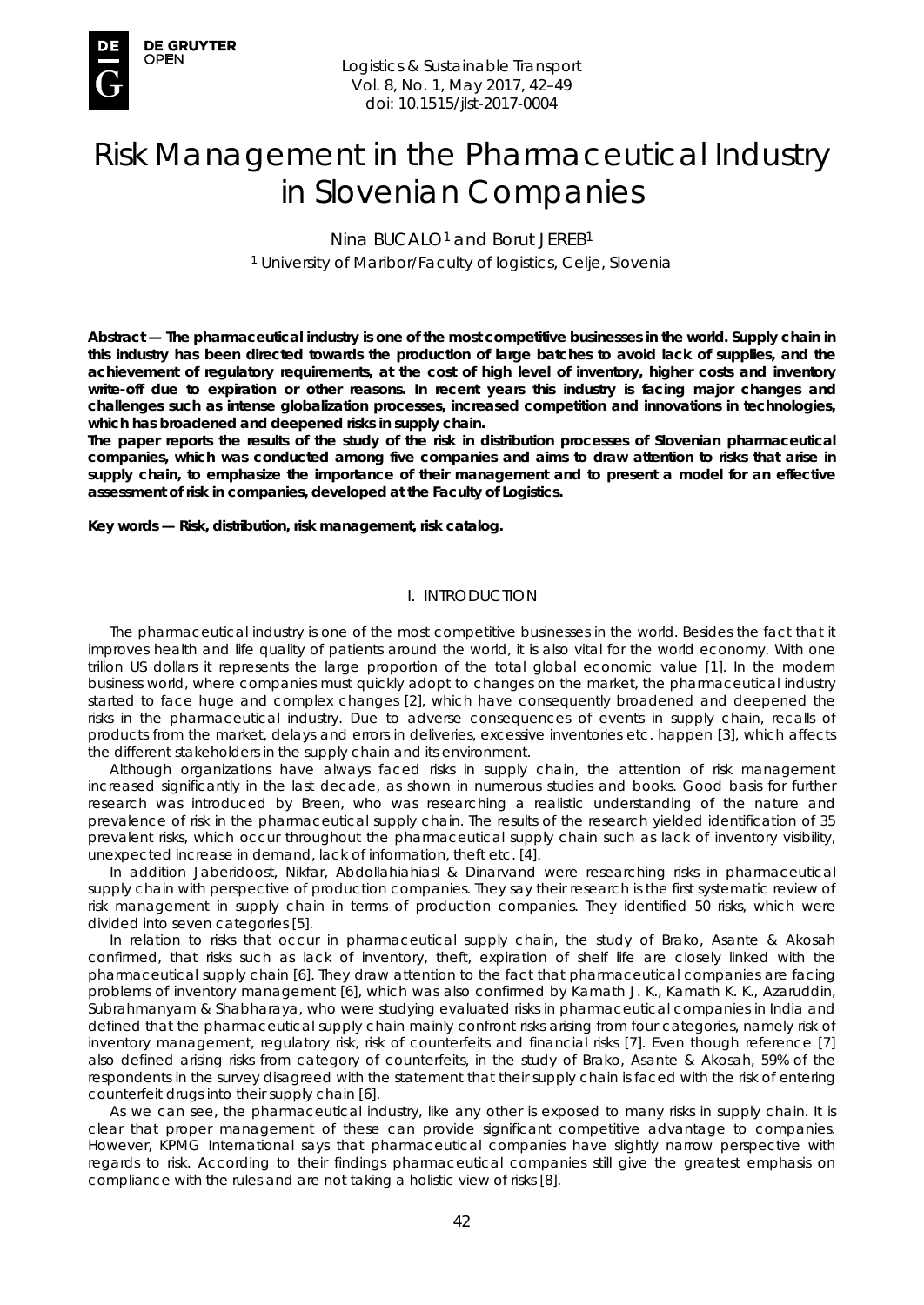In addition Jaberidoost, Nikfar, Abdollahiahiasl & Dinarvand came to the conclusion that most of the identified (20 out of 50) risks from their research is associated with the supply and problems with suppliers. They emphasize that regulatory risk have a high level of importance in pharmaceutical supply chain according to the literature, but it was not detailed in the studies reviewed in this work [5]. Disadvantage was seen in this research, due to the fact that it is entirely based only on identification of risks, which were obtained from literature review and not from the actual data gained from production companies. It turned out that the mentioned researsh was later the basis of future study in which Jaberidoost, Olfat, Hosseini et al. performed the interviews with experts from Iranian pharmaceutical companies. In addition they identified 86 risks quality [9], of which 50 were already the subject of previous research [5], and 36 risks were newly identified. Risks were divided into 11 categories. Most of the risks from this study was connected to financial economic category. Authors are stating that during the research investigated companies were under influence of current political situation in the country, which was likely to affect the results of the survey, as situation has forced companies to focus more on risk management from financial and supply perspective and less from perspective of quality [9].

Although there are risks in all activities of the supply chain [4, 6], we believe that risks in supply chain of pharmaceutical industry are still not sufficiently studied in all areas. Even though literature that touches our field of research exists (to determine what risks arise in the distribution of the pharmaceutical companies), for example study of Enyinda, Briggs & Backhar, about management of risks arising from outsourcing of global supply chain  $[10]$  and others already mentioned  $[4, 5, 6, 7, 8, 9]$ , they do not pay attention to distribution as a whole. Mentioned studies touch our field slightly, from a point of view of the entire supply chain or from point of view of production entities. This is why we believe that our research will contribute an important part in understanding the risks that arise in the distribution and the supply chain in the pharmaceutical industry.

**Goal of research** was to find out whether pharmaceutical companies in Slovenia have implemented a comprehensive risk management system and what risks arise in the distribution of the pharmaceutical companies in Slovenia.

#### *A. Supply chain and distribution*

Logožar says, that supply chain includes tasks such as supply of materials, transforming them in semi finished and finished products and the distribution of finished products to customers. Supply chain is flow of materials, services, informations and payments, extending from raw material suppliers through factories and warehouses all the way to final customers as well as in the opposite direction [11].

When analyzing risks in the supply chain, we must be aware of resources that are crucial for their operation. Four primary resources, without which the processes in the supply chain cannot take place, are [12]:

- 1. The flow of goods and / or services.<br>2. Information.
- Information.
- 3. Logistics infrastructure and superstructure.
- 4. People.

Each result of the risk that arise in supply chain can affect one or more resources of supply chain. If we want to effectively manage risks, we need to know what resources the individual risk impact.

Due to globalization, the origin and use of products are more and more remote, which affects the speed and security of distribution to customers. Distribution is a process that takes place within the supply chain and includes transportation, warehousing, inventory control, manipulation, order processing, etc.

#### *B. Risks*

Organizations of various types and sizes are faced with internal and external factors and influences that give rise to uncertainty about the time within which the organization will achieve its objectives - if any of the objectives will be achieved. The effect of the uncertainty of achieving the organization's objectives is "risk'' [13].

If we want to treat risks, then we need to identify risks, analyze and evaluate them [14]. In phase of treating risks we determine, what will we do with individual risk. We have the following possibilities: we reduce risk, we accept it as it is (we have prepared a spare scenario if it occurs – so called plan »B«), we avoid risk and in some cases risk is transferred to a »third party«, if that is possible [13, 14].

Because similar risks appear through various organizations in the supply chain, the easiest way to identify risks for managers of the distribution process is to exchange informations about identified risks among themselves. One way to exchange such informations are publicly available risks catalogs in supply chain [15].

#### *C. Risk catalog and risk assessment model*

Studies on risk management in supply chain are popular, since they contribute to exploring new ways of managing risks in the supply chain. This also includes a model for effective risk assessment, which was developed at the Faculty of logistics. The final product is a catalog of risks in the supply chain and is accessible via the web [15]. The catalog is an excellent source of information, which companies can use as a guideline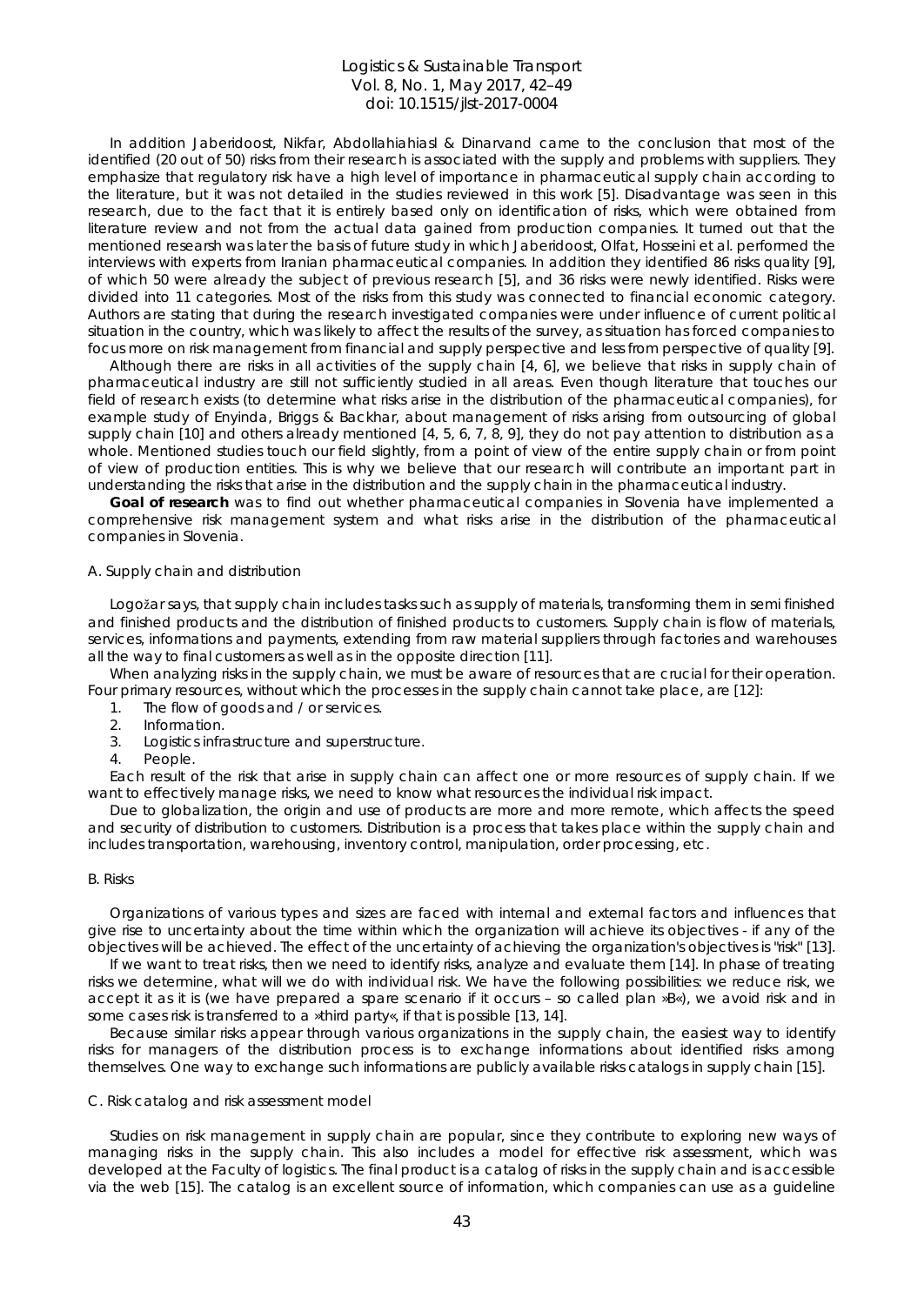for identifying risks and as a checklist to determine which of the risks they already identified within their organization [14, 15].

Identification of risks is the first step in the process of risk assessment. It must be carried out carefully because in case of overlooking a risk, the risk will not be discussed in next steps. The process of recognition is described in ISO 31010 [16], which was also used in the making of our catalog. Next we assigned values to each risk for five different parameters, which enable categorization of each risk. In every environment for a given organization or supply chain exist specific parameters, which are not included in general catalog. Five parameters, which are included in existing catalog and categorize risks [14, 15]:

- according to ISO 28000;
- in relation to impact on logistics assets;
- in relation to the risk takers the public;
- depending on the origin and
- depending on the business or technological activity.

### II. RESEARCH METHODS

In the research work we were focused on the study of risks in distribution of pharmaceutical companies in Slovenia. We wanted to know whether the surveyed companies deal with with the risks and what risks arise in the distribution of surveyed companies. Since the results of such research in Slovenia were not found, this research shows originality.

After reviewing and research of the theoretical work, we designed a questionnaire in the practical part, with which we collected data from five companies and analyzed them. The data was collected in the period from October 2015 to April 2016.

Primary list of companies for research was obtained from the database of companies, which deal with wholesale trade and brokerage of drugs and substances on Agency for Medicinal Products and Medicinal Devices of the Republic of Slovenia. There were 85 companies on the list [17], further research showed that 48 companies from the list actually do not conduct business in the field of our research and were thus eliminated from the list (veterinary companies, companies that provide only service activities and companies that deal with packaging or medical devices). We then sent a request of participation in our research to companies remaining on the list. Four companies were then further eliminated since it was determined that they were also not conducting business in the field of our research. Thus we had 34 companies left on our list and the survey was sent out to each of them. We received five completed surveys, 11 companies replied that they would not complete our survey because of reasons such as lack of time to complete the survey, fear of disclosure of secret information, the fact that they only reply to surveys for which they are legally obligated to etc. 18 companies never replied to our request of participation even though we contacted them multiple times.

On behalf of the companies the data was provided in the mentioned timeline by head of logistics (2 times), production and supply chain manager, director of wholesale and expert in transport.

- Limitations of research:
- The study was limited only to the pharmaceutical companies in Slovenia.
- The study was restricted only to the risks identified in the distribution system.

• Due to time constraints, we analyzed only the responses that we received in the specified time period. The questionnaire was composed of two sets of questions. With the first set of questions we wanted to investigate what risks arise in the distribution of the surveyed companies. To help companies with identifying risks, we also attached a link to the risk catalog, which is a great source of information, as it contains logistical risks that have been identified in companies from various fields of activity [15]. The second thematic section consisted of questions that gave answers to how the surveyed companies manage risks.

The results of research will contribute to the completion of existing, publicly available risk catalog in supply chain [15].

### III. PRESENTATIONS OF RESULTS

Risk management is crucial for achieving company's objectives. In order for organizations to ensure risk management, the company's management must define and support the risk management policy so that the policy is in line with the objectives, organizational culture, performance indicators and that it is done in accordance with the law [14]. The results of our study shows, that four out of five surveyed companies follow such direction and one company has a policy on risk management in preparation and will be implemented in the near future as shown in Table 1.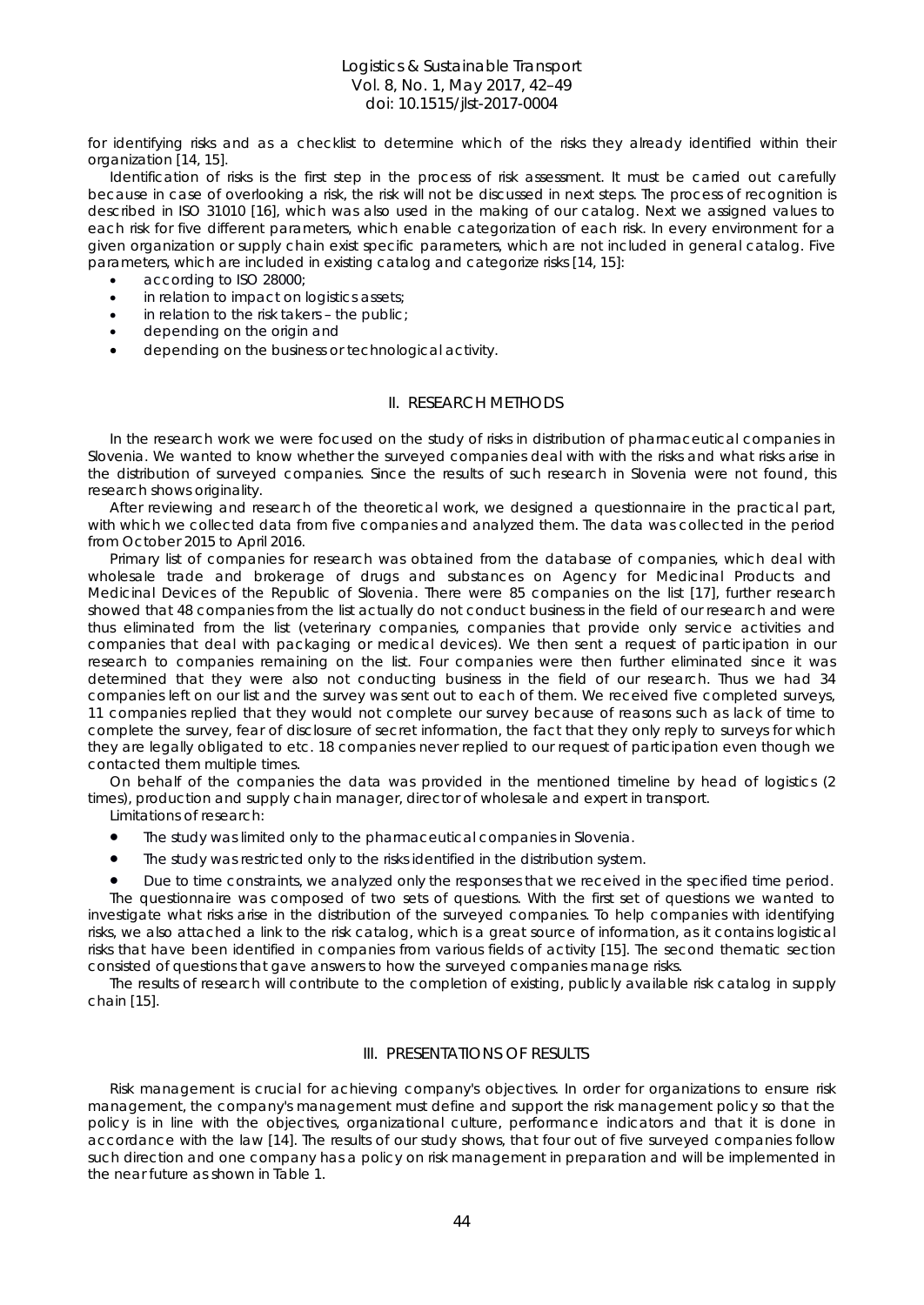## Table 1: The policy and guidance on risk management

| Do you have in your or parent company policy and guidance on risk management which you follow? |                   |  |  |  |
|------------------------------------------------------------------------------------------------|-------------------|--|--|--|
| Answer                                                                                         | Number of answers |  |  |  |
| Yes.                                                                                           |                   |  |  |  |
| No, but they are in preparation and will be implemented in the near future.                    |                   |  |  |  |
| INo.                                                                                           |                   |  |  |  |

Source: From the research.

Various studies show that the focus of the pharmaceutical industry remains in compliance with the rules and not on an integrated approach to risk management and that the problems associated with laws and regulations, represent the greatest threat to their business [8]. According to the results given in Table 2, we can assume, that our pharmaceutical companies recognize the importance of comprehensive approach to risk management, since all responding companies in addition to compliance with regulations, also focus on an integrated approach to risk management.

#### Table 2: Compliance with regulations or holistic approach to risk management

|                                            |  |  |  |  |  |  | Does your company still focus only on compliance with laws and regulations or also on the new |  |  |  |  |  |  |
|--------------------------------------------|--|--|--|--|--|--|-----------------------------------------------------------------------------------------------|--|--|--|--|--|--|
| comprehensive approach to risk management? |  |  |  |  |  |  |                                                                                               |  |  |  |  |  |  |
|                                            |  |  |  |  |  |  |                                                                                               |  |  |  |  |  |  |

| <b>Answer</b>                                                       | Number of answers |
|---------------------------------------------------------------------|-------------------|
| We focus only on compliance with laws and regulations.              |                   |
| We focus also on the new comprehensive approach to risk management. |                   |

Source: From the research.

The survey showed that three out of five companies have team members, who are dealing with risks among other responsibilities that they have. They are appointed from various organizational departments of the company. One company has such an organizational group in the parent company, which is not in Slovenia, and one company hired external experts for dealing with risks and thus do not have any of their staff dealing with risks, as shown in Table 3.

| Do you have in your company's organizational group, which deals with the risk?                        |                   |  |  |  |  |
|-------------------------------------------------------------------------------------------------------|-------------------|--|--|--|--|
| Answer                                                                                                | Number of answers |  |  |  |  |
| Yes. We have an organizational group that deals exclusively with risks.                               |                   |  |  |  |  |
| Yes. We have team members from different organizational groups, who are also 3<br>dealing with risks. |                   |  |  |  |  |
| No. Organizational group, which deals with the risks is in the parent company.                        |                   |  |  |  |  |
| No. We consult with external contractors for dealing with risks.                                      |                   |  |  |  |  |
| No. We are not dealing with risks.                                                                    |                   |  |  |  |  |

Table 3: Organizational group, which deals with the risk

Source: From the research.

Reactive risk management refers to situations, in which the risks are not pre-treated. We respond to them after they occur or when we detect them. European Medical Agency says that risk management in the pharmaceutical industry is oriented to be more reactive than proactive [18].

According to the survey results given in Table 4, we can assume that investigated companies realize the importance of a proactive risk management. Four out of five surveyed companies take a proactive approach to risk management and one company manages risk primarily reactive. A proactive approach to risk management in the supply chain is definitely better, say Waters [19].

## Table 4: Proactive or reactive oriented risk management

| Is your company's risk management oriented more reactive or proactive? |                   |
|------------------------------------------------------------------------|-------------------|
| <b>Answer</b>                                                          | Number of answers |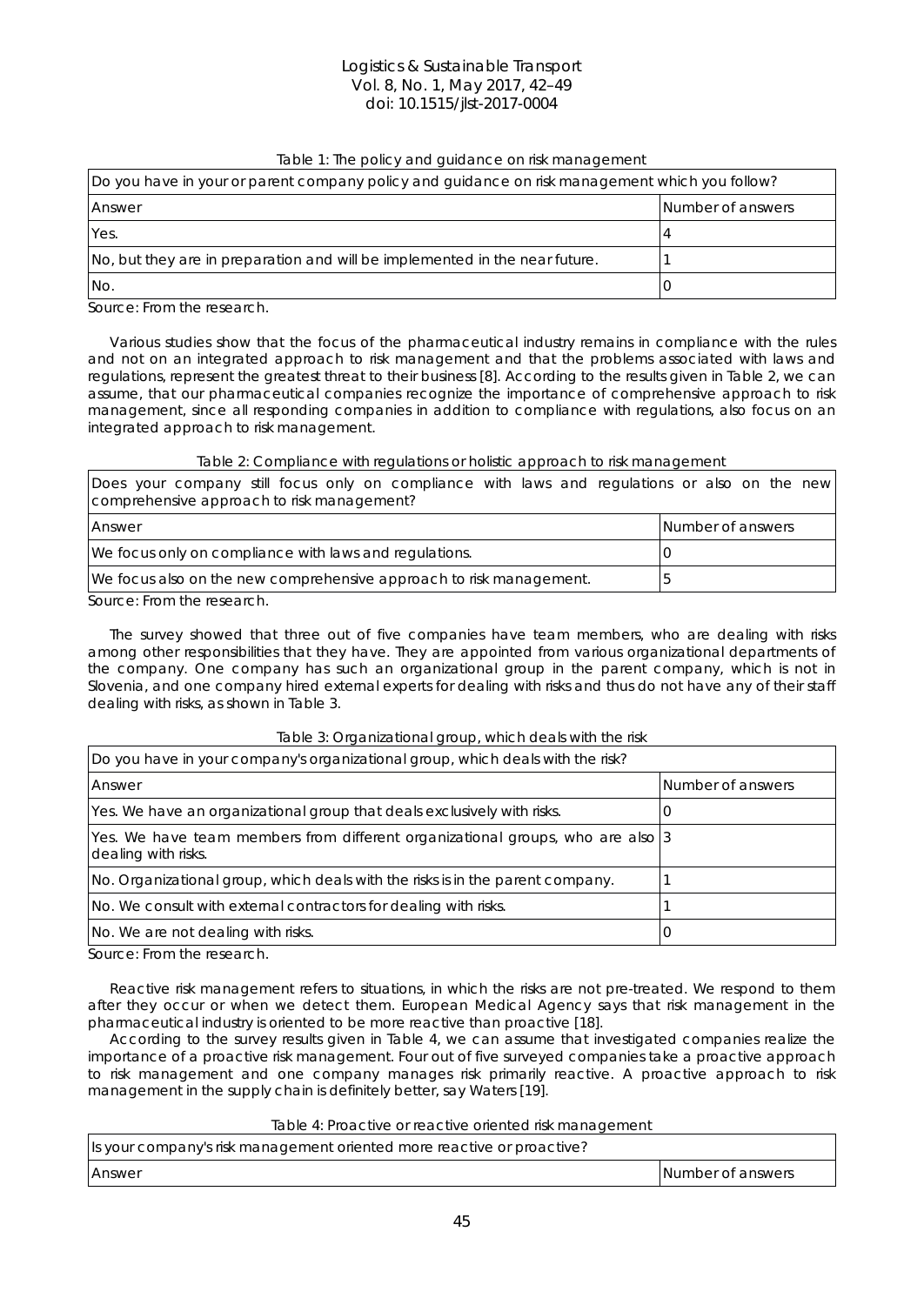| Reactive (we are responding to events that have already happened).    |  |
|-----------------------------------------------------------------------|--|
| Proactive (potential events are assessed (also detected) in advance). |  |

Source: From the research.

Companies are more and more dependent on the ability to cope with uncertainties (which are essential element of risk) and successfully manage them. According to the survey results given in Table 5, we assume that companies are well aware of the negative effects of individual uncertainty in business processes of the company.

## Table 5: With integrated risk management to reduce the impact of negative consequences

Do you think that with use of integrated risk management, we can avoid or reduce risks and so we can reduce the impact of negative consequences?

| Answer        | Number of answers |
|---------------|-------------------|
| Yes.          |                   |
| No.           |                   |
| I don't know. |                   |

Source: From the research.

Also majority of the surveyed companies agree with the statement, that the achievement of the company's objectives strongly depends on a successful risk management, as shown in Table 6.

## Table 6: With successful risk management to achievement of corporate goals

| Do you agree with the statement that the achievement of company objectives heavily depends on effective<br>risk management? |                   |  |  |  |
|-----------------------------------------------------------------------------------------------------------------------------|-------------------|--|--|--|
| Answer                                                                                                                      | Number of answers |  |  |  |
| I completely agree with the statement.                                                                                      |                   |  |  |  |
| I partly agree with the statement.                                                                                          |                   |  |  |  |
| I don't agree with the statement.                                                                                           |                   |  |  |  |

Source: From the research.

Table 7 shows the most recognizable risk in our study.

Table 7: Risks **Identified risk Number of companies**  $\blacksquare$ Delays in supply  $\vert 4 \vert$ Destruction of value of goods  $\vert$  3 Long lead times 2 The ft of goods  $\vert$  2 Dependency on a single supplier 2 and 2 and 2 and 2 and 2 and 2 and 2 and 2 and 2 and 2 and 2 and 2 and 2 and 2 and 2 and 2 and 2 and 2 and 2 and 2 and 2 and 2 and 2 and 2 and 2 and 2 and 2 and 2 and 2 and 2 and 2 and 2 an Breakdown of air conditioning 2 Payment indiscipline 2 Slow movements of materials through the supply chain  $\vert$ 2 Interrupted supply of goods to customer  $\vert$  2 Custom barriers 1 Long period of storage goods 1 and 2 and 2 and 2 and 2 and 2 and 2 and 2 and 2 and 2 and 2 and 2 and 2 and 2 and 2 and 2 and 2 and 2 and 2 and 2 and 2 and 2 and 2 and 2 and 2 and 2 and 2 and 2 and 2 and 2 and 2 and 2 and 2 Disturbance or shutdown of wireless networks 1 Task not completed a state of the state of the state  $\vert$  1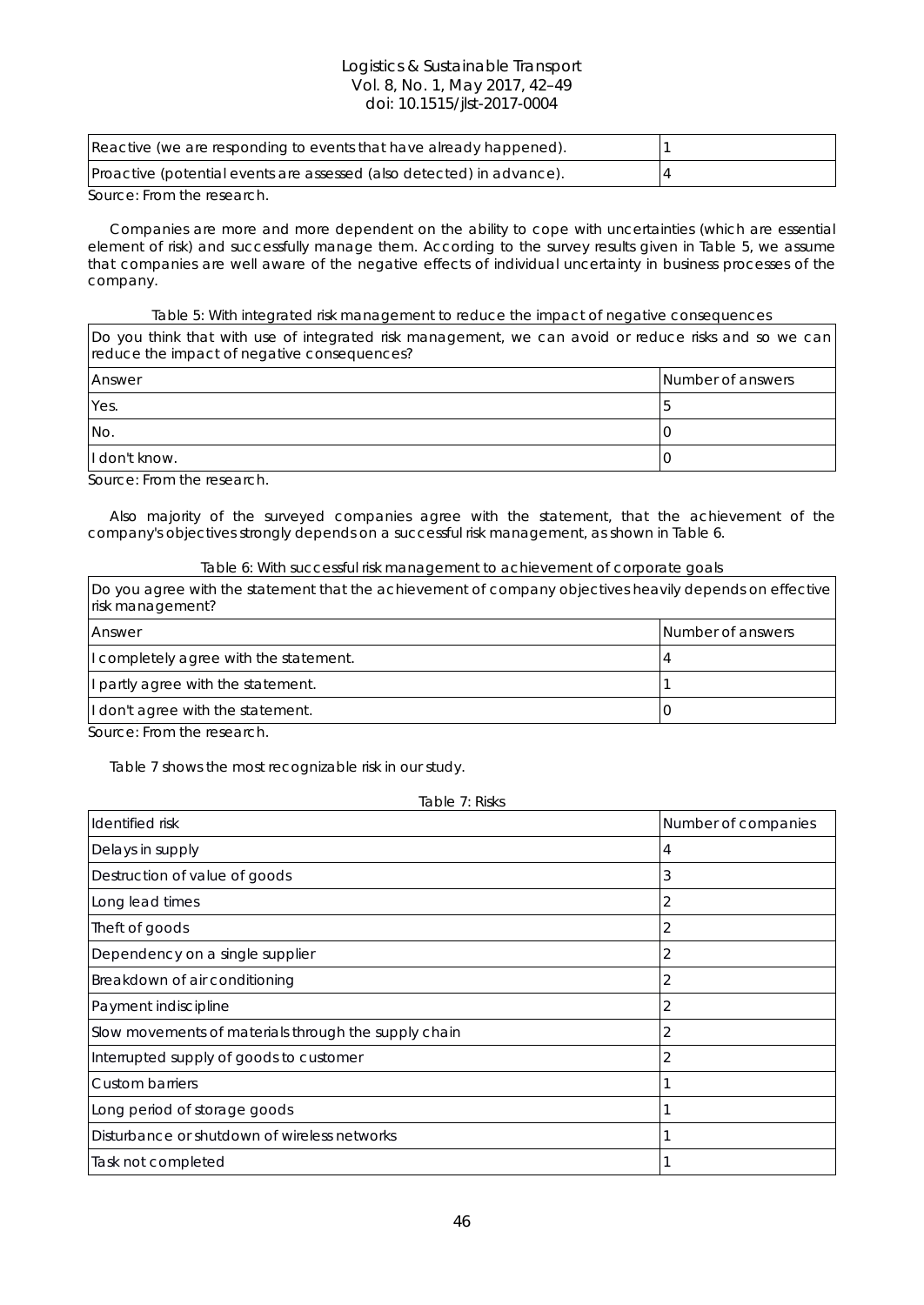| Non-optimal limitations of transport                                       | 1 |
|----------------------------------------------------------------------------|---|
| Norms are not correctly formed                                             | 1 |
| Unskillful use of equipment                                                | 1 |
| Inappropriate or incorrect information system                              | 1 |
| Accidents involving warehouse manipulation equipment                       | 1 |
| Work accidents involving employees                                         | 1 |
| Adverse reactions of customers on the launch of new product                | 1 |
| Inappropriate storage conditions                                           | 1 |
| Inappropriate conditions of transport                                      | 1 |
| No business contingency plan                                               | 1 |
| Interrupted heating system                                                 | 1 |
| Scanner not operating                                                      | 1 |
| Shortage of cash                                                           | 1 |
| Shortage of stock                                                          | 1 |
| Lack of key capable employees                                              | 1 |
| Damage of cranes, lifts                                                    | 1 |
| Goods damage during loading / unloading                                    | 1 |
| Increased production costs                                                 | 1 |
| Traffic accident                                                           | 1 |
| Too much time spent on bad customers                                       | 1 |
| Disclosure of confidential information                                     | 1 |
| Change of ownership at the supplier                                        | 1 |
| Bad quality of products                                                    | 1 |
| Change in legislation or regulation                                        | 1 |
| Change of ownership at the customer                                        | 1 |
| Exchange rate differences - change rates                                   | 1 |
| High or low environment temperature                                        | 1 |
| The impact of weather events                                               | 1 |
| Employees do not identify with the company's vision, no sense of belonging | 1 |

Source: From the research.

## IV. DEBATE

In our research project, we conducted a survey among five Slovenian pharmaceutical companies in which we studied the risk in distribution processes of their supply chain. The aim of the research was to gain insights into the risks that arise in the process of distribution in the pharmaceutical industry in Slovenia and at the same time to determine whether the companies are dealing with risks in a holistic approach or whether they still give the most attention to risk management from perspective of compliance with regulations, as found in the survey by KPMG International [8]. Results of our research do not confirm KPMG International findings. All researched companies in our study stated that in addition to compliance with regulations they are all also dealing with the holistic approach to risk management and also follow principles and instruction on risk management (4 out of 5 - 1 company will implement such principles in the near future). Our results also confirm the findings of the study of Brako, Asante & Akosah, where 98% of respondents (experts from pharmaceutical companies in Ghana) agreed that they are able to recognize the risks that companies are facing whenever they occur [6].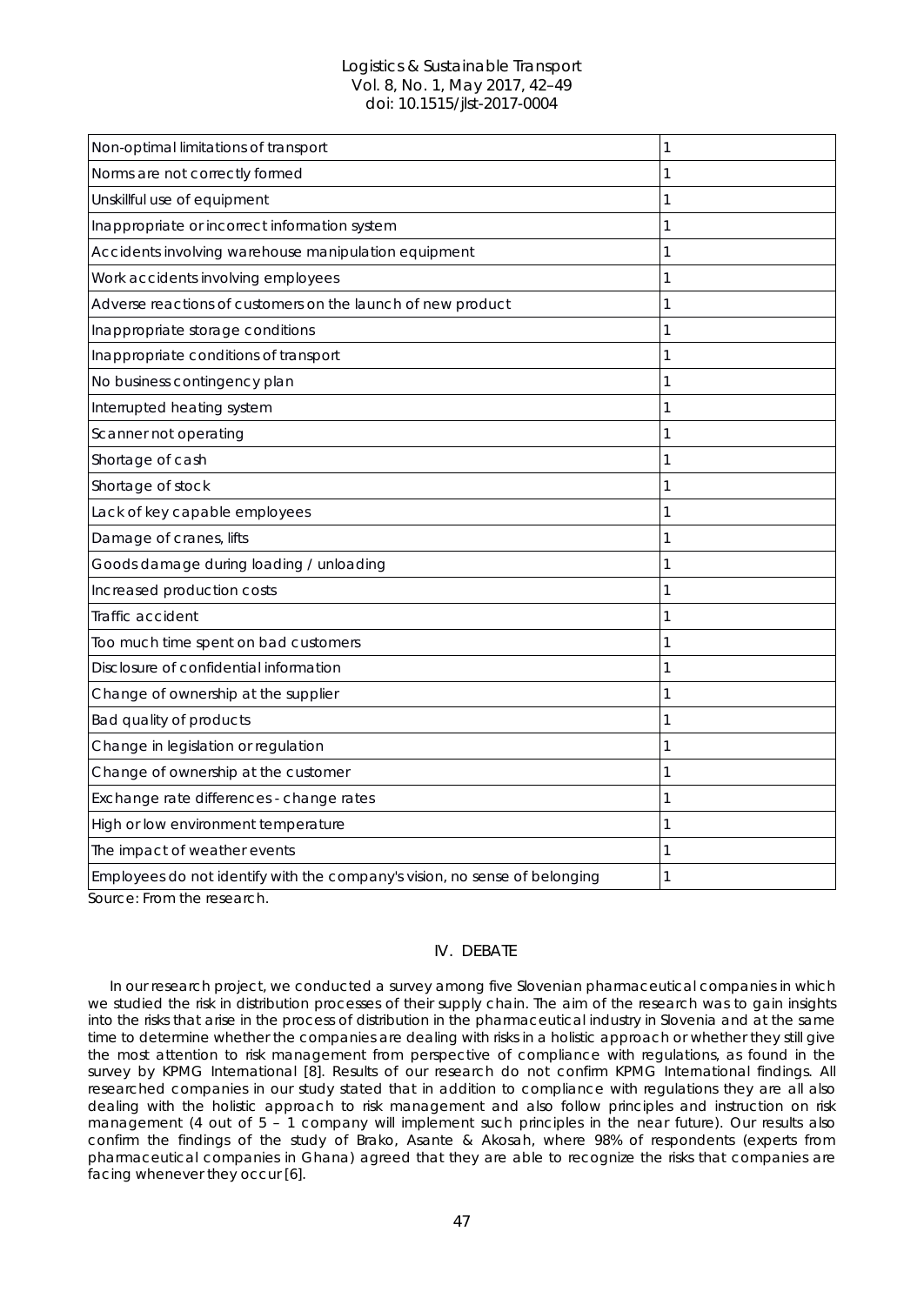Although Kamath J. K., Kamath K. K., Azaruddin, Subrahmanyam & Shabharaya in the study concluded that risks from regulatory point of view are the most important risks for management in pharmaceutical supply chain [7], the surveyed companies in our study did not focus much attention to those risks (they point out only 3 risks from regulatory category).

With this research we have identified a total of 54 risks (42 were unique), which were recognized in the process of distribution in the Slovenian pharmaceutical companies. The risks that have been most frequently identified are: delays in delivery, loss of value of the goods, long delivery time of the goods, dependence on one supplier, failure of air conditioning systems, payment defaults, slow flow of materials through the supply chain and interrupted supply of goods to the customer.

Disruptions of supply are major source of risks says Bren [4], which is also indicated by the results in our research – 27 identified risks from our research had an impact on the flow of goods or services. Although the perspective of his study focused on the supply chain as a whole,

18 out of 35 risks identified by Breen were also used in the study of Jaberidoost, Nikfar, Abdollahiahiasl & Dinarvand that researched risks from the production point of view in pharmaceutical companies [5]. This shows that some of the risks from the holistic point of view of the supply chain are also part of the individual entities (such as production, distribution etc.).

Many risks reported in studies [5, 9] were defined as internal risks of the companies resulting from internal processes, employees, mismanagement etc. After ISO classification [14], which is also included in the risk catalog [15], these kinds of risks are categorized among operational risks. The result of our study has shown that 30 identified risks were arising from internal perspective of the companies, 24 of which are categorized as operational risks.

The findings definitely indicate the similarity of the risks that arise through various aspects (entities) of supply chain in the pharmaceutical industry. Nevertheless, at each stage of the supply chain, risks are arising that are unique for each entity in the supply (for example accidents involving manipulation of storage devices, inadequate storage conditions, traffic accidents etc.). Since some effects of risks, transfer through the entire supply chain, we believe that for successful risk management is crucial, to identify and understand the risks that are arising, not only from the perspective of supply chain as a whole but also from the perspective of individual entities. That is why it would make sense to repeat the study in a larger sample of companies in the international environment and encourage pharmaceutical companies to exchange information on the risks in their supply chain – in the process of distribution or other individual processes of the supply chain, as well as broader – through publicly accessible web portals.

Potential risks that arise in the pharmaceutical supply chain don't affect only companies but also affect the general public. Therefore, for example, the occurrence of low quality drug or the absence of a particular drug on the market could endanger the lives of patients. Results of our research in practice yields companies doing better business since they are aware of potential risks and how important it is to manage them (not only for them but also for the general public). With the research project we want to encourage businesses to use the risk catalog, in which identified risks are described. With the risk catalog, companies can facilitate the work in dealing with risks – especially in the identification and analysis of risks.

## **AUTHORS**

**A. Nina Bucalo** is a master's-degree student in University in Maribor / Faculty of logistics, 3000 Celje, Slovenia (e-mail: nina.bucalo@gmail.com).

**B. Dr. Borut Jereb**, is is Associate Professor at the Faculty of Logistics, University of Maribor, Celje, Slovenia (e-mail: [borut.jereb@um.si\)](mailto:borut.jereb@um.si)

Manuscript received by 28 March 2017.